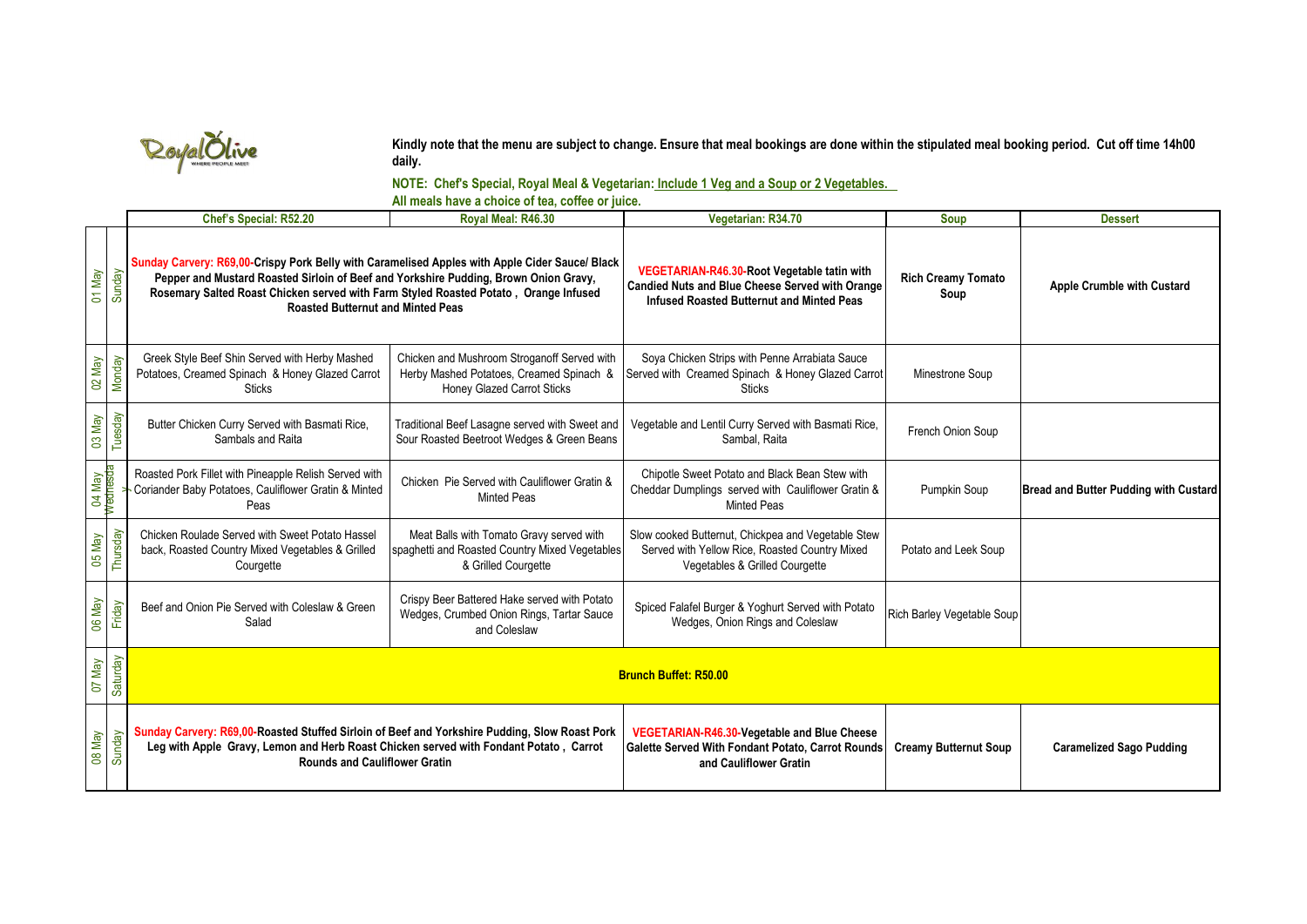

## **NOTE: Chef's Special, Royal Meal & Vegetarian: Include 1 Veg and a Soup or 2 Vegetables.**

## **All meals have a choice of tea, coffee or juice.**

|        |                   | Chef's Special: R52.20                                                                                                                                                                                                                                                                                                        | Royal Meal: R46.30                                                                                                            | Vegetarian: R34.70                                                                                                    | <b>Salad</b>                            | <b>Dessert</b>                            |
|--------|-------------------|-------------------------------------------------------------------------------------------------------------------------------------------------------------------------------------------------------------------------------------------------------------------------------------------------------------------------------|-------------------------------------------------------------------------------------------------------------------------------|-----------------------------------------------------------------------------------------------------------------------|-----------------------------------------|-------------------------------------------|
| 09 May | <b>Monday</b>     | Beef Stroganoff with Bell Peppers and Button<br>Mushroom Served with Brown Rice, Braised Cabbage &<br>Patty pans                                                                                                                                                                                                              | Chicken in a White Wine Sauce Served with<br>Brown Rice, Braised Cabbage & Patty Pans                                         | Chickpea and Mushroom Stroganoff Served with<br>Brown Rice, Braised Cabbage & Patty Pans                              | Vegetable Noodle Soup                   |                                           |
| 10 May | Tuesday           | Chicken Schnitzel with Mushroom Sauce served with<br>Linguine Gem Squash & Roasted Beetroot                                                                                                                                                                                                                                   | Beef Stir Fry Served with Linguine, Gem Squash<br>& Roasted Beetroot                                                          | Asparagus and Potato Frittata Served with Gem<br>Squash & Roasted Beetroot                                            | Mushroom Soup                           |                                           |
| 11 May | Wednesday         | Medium Rare Roast beef, Leek Mashed Potato Served<br>with Green Beans with sauté onions & Garlic Roasted<br>Cauliflower                                                                                                                                                                                                       | Grilled pork Bangers and Leek Mash Potato<br>Served with Green Beans with sauté onions &<br><b>Garlic Roasted Cauliflower</b> | Vegetable and Lentil Bobotie Served with Yellow Rice,<br>Green Beans with Sauté Onion & Garlic Roasted<br>Cauliflower | Corn and Potato Chowder                 | Spicy Tomato Cake with Custard            |
| 12 May | Thursday          | Gammon Steak with Pineapple Sauce served with<br>Jasmin Rice, Roasted Butternut & Spinach                                                                                                                                                                                                                                     | Chicken a la King with Button Mushrooms and<br>Bell Peppers served with Jasmin Rice, Roast<br>butternut & Spinach             | Vegetable and Butter Bean Casserole Served with<br>Jasmin Rice, Roasted Butternut & Spinach                           | Vegetable Soup                          |                                           |
| 13 May | Friday            | Beef Rib Served with French Fries, Crumbed onion<br>rings, Greek Salad, Carrot and Pineapple Salad                                                                                                                                                                                                                            | Tempura Battered Hake served with French<br>Fries, Crumbed Onion Rings, Greek Salad,<br>Carrot and Pineapple Salad            | Spanakopita Pie with Spinach and Feta Served with<br>Greek Salad, Carrot and Pineapple Salad                          | Minestrone Soup                         |                                           |
|        | 14 May<br>Saturda | <b>Brunch Buffet: R50.00</b>                                                                                                                                                                                                                                                                                                  |                                                                                                                               |                                                                                                                       |                                         |                                           |
| 15 May | Sunday            | Sunday Carvery: R69,00-, Roasted Beef with Yorkshire Pudding, Stuffed Pork Neck with Apple and VEGETARIAN:R46,30 Mushroom and Beetroot<br>Pineapple with Apple Gravy, Salt and Black Pepper Roast Chicken served with Hassel back Roast Wellington served with Cinnamon Pumpkin,<br>Potato, Cinnamon Pumpkin, Broccoli Gratin |                                                                                                                               | <b>Broccoli Gratin</b>                                                                                                | <b>Spiced Carrot and Lentil</b><br>Soup | <b>Sticky Toffee Pudding with Custard</b> |
| 16 May | Monday            | Spinach and Mozzarella Chicken Roulade with a<br>cheese Sauce Served with Savoury Rice, Roasted<br>Country Vegetables and Pumpkin Fritters                                                                                                                                                                                    | Moussaka Served with Toasted French Bread<br>and Roasted Country Vegetables & Pumpkin<br>Fritters                             | Three Cheese and Aubergine Lasagne Served with<br>Roasted Country Vegetables & Pumpkin Fritters                       | Tomato Soup                             |                                           |
| 17 May | Tuesday           | Classic Oxtail Stew Served with Celeriac Mash.<br>Beetroot Wedges & Green Beans                                                                                                                                                                                                                                               | Chicken and Mushroom Pie Served with Beetroot<br>Wedges & Green Beans                                                         | Leek, Chickpea and Potato Pie Served with Beetroot<br>Wedges & Green Beans                                            | Vegetable Soup                          |                                           |
| 18 May | Wednesday         | Chicken Schnitzel with Cheese sauce, Pilaf Rice,<br>Spiced Broccoli & Sautéed Corn with Onions                                                                                                                                                                                                                                | Pork Casserole served with Pilaf Rice, Spiced<br>Broccoli & Sautéed Corn with Onion                                           | Baked Ratatouille with Feta Cheese served with Pilaf<br>Rice, Spiced Broccoli & Sautéed Corn with Onion               | Root Vegetable Soup                     | Malva Pudding and Custard                 |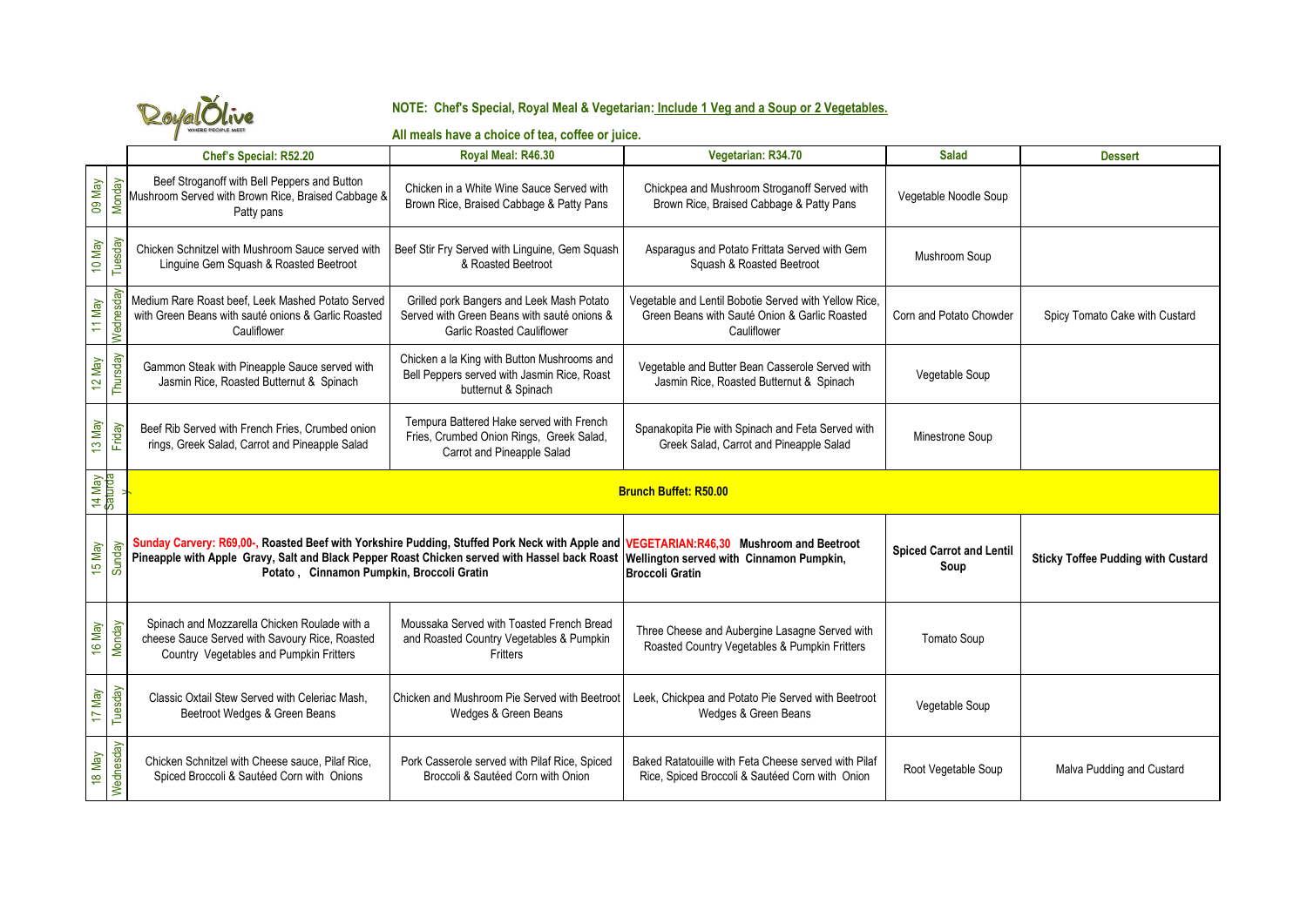| <b>IERE PEOPLE MEET</b> |
|-------------------------|

## **NOTE: Chef's Special, Royal Meal & Vegetarian: Include 1 Veg and a Soup or 2 Vegetables.**

|                   | KonalUuve<br>WHERE PEOPLE MEET<br>All meals have a choice of tea, coffee or juice. |                                                                                                                                                                                                                                                      |                                                                                                                       |                                                                                                                                                               |                                       |                                                         |  |
|-------------------|------------------------------------------------------------------------------------|------------------------------------------------------------------------------------------------------------------------------------------------------------------------------------------------------------------------------------------------------|-----------------------------------------------------------------------------------------------------------------------|---------------------------------------------------------------------------------------------------------------------------------------------------------------|---------------------------------------|---------------------------------------------------------|--|
|                   |                                                                                    | Chef's Special: R52.20                                                                                                                                                                                                                               | Royal Meal: R46.30                                                                                                    | Vegetarian: R34.70                                                                                                                                            | <b>Salad</b>                          | <b>Dessert</b>                                          |  |
| 19 May            | Thursday                                                                           | Beef Breyani Served with Sambals, Raita and Dhal                                                                                                                                                                                                     | Lemon and Herb Chicken Kebab Served with<br>Cous Cous, Butternut and Braised Cabbage                                  | Italian Soya Mince Bolognaise Served with Pasta and<br>Dusted with Parmesan Cheese, Butternut and Braised<br>Cabbage                                          | Broccoli soup                         |                                                         |  |
| 20 May            | Friday                                                                             | BBQ Pork Chop served with French Fries, Crumbed<br>Onion Rings, Coleslaw, Green Salad                                                                                                                                                                | Tempura Battered Hake served with Lemon<br>Butter, French Fries, Crumbed Onion Rings,<br>Coleslaw, Green Salad        | Vegetarian Schnitzel with Cheese sauce served with<br>French Fries, Crumbed Onion Rings, Coleslaw, Green<br>Salad                                             | Creamy Butternut Soup                 |                                                         |  |
| 21 May<br>Saturda |                                                                                    | <b>Brunch Buffet: R50.00</b>                                                                                                                                                                                                                         |                                                                                                                       |                                                                                                                                                               |                                       |                                                         |  |
| 22 May            | Sunday                                                                             | SUNDAY CARVERY: R69.00- Rosemary Roast Sirloin Beef with Red Wine Gravy, Roasted Sticky<br>Pork Neck with Apple Sauce, Classic Roast chicken, Grissini breadsticks, served with Roast<br>Potatoes, Creamy Squash and Sage Gratin and Braised Spinach |                                                                                                                       | VEGETARIAN:R46,30- Quiche with Zucchini,<br>Chickpea, Fresh Basil, Tomato and feta served with<br><b>Creamy Squash and Sage Gratin and Braised</b><br>Spinach | <b>Mushroom Soup</b>                  | Warm Poached Pear and with Crème<br>brule               |  |
| 23 May            | Monday                                                                             | Beef Korma Curry with Poppadum's, Basmati Rice,<br>Sambals, Raita                                                                                                                                                                                    | Creamy Chicken Lasagne served with<br>Cauliflower and Broccoli Gratin                                                 | Spinach & Feta Lasagne served with Cauliflower and<br><b>Broccoli Gratin</b>                                                                                  | Vegetable and Noodle Soup             |                                                         |  |
| 24 May            | Tuesday                                                                            | Chicken Breast filled with Spinach and Feta Served with<br>Scallop Potato, Country Mixed Vegetables and Julian<br>Carrots                                                                                                                            | Beef Moussaka Served with Country Mixed<br>Vegetables and Julian Carrots                                              | Three Cheese Pasta with Mushroom, Served with<br>Country Mixed Vegetables and Julian Carrots                                                                  | Roasted Red Pepper and<br>Tomato Soup |                                                         |  |
| 25 May            | Wednesday                                                                          | Apricot Glazed Kassler Pork Chop Served with Roasted<br>Sweet Potato, Sicilian Green Beans & Sweet and Sour<br>Roasted Beetroot                                                                                                                      | Southern Fried Chicken Served with Roasted<br>Sweet Potato, Sicilian Green Beans & Sweet and<br>Sour Roasted Beetroot | Vegetable and Chickpea Ratatouille Served with<br>Louisiana Styled Dirty Brown Rice, Sicilian Green<br>Beans and Sweet and Sour Roasted Beetroot              | Potato and Leek Soup                  | Self Saucing Lemon Pudding with Lemon<br><b>Drizzle</b> |  |
| 26 May            | Thursday                                                                           | Pulled Beef Pie Served with Minted Peas and Baton<br>Carrots                                                                                                                                                                                         | Pork Sausages in a Onion Gravy Served with<br>Basil and Potato Mash Served with Minted Peas<br>and Baton Carrots      | Italian Soya Mince Bolognaise Served with Basil and<br>Potato Mash. Minted Peas and Baton Carrots                                                             | Corn and Chicken Soup                 |                                                         |  |
| 27 May            | Friday                                                                             | Sticky Pork Ribs, French Fries, Onion Rings, Coleslaw<br>and Green Salad                                                                                                                                                                             | Beer Battered Hake served with Tartar Sauce,<br>French Fries, Onion Rings, Coleslaw and Green<br>Salad                | Trio of Cheese Pizza, Onion Rings, Coleslaw and<br>Green Salad                                                                                                | Vegetable Soup                        |                                                         |  |
| 28 May            | Saturday                                                                           | <b>Brunch Buffet: R50.00</b>                                                                                                                                                                                                                         |                                                                                                                       |                                                                                                                                                               |                                       |                                                         |  |